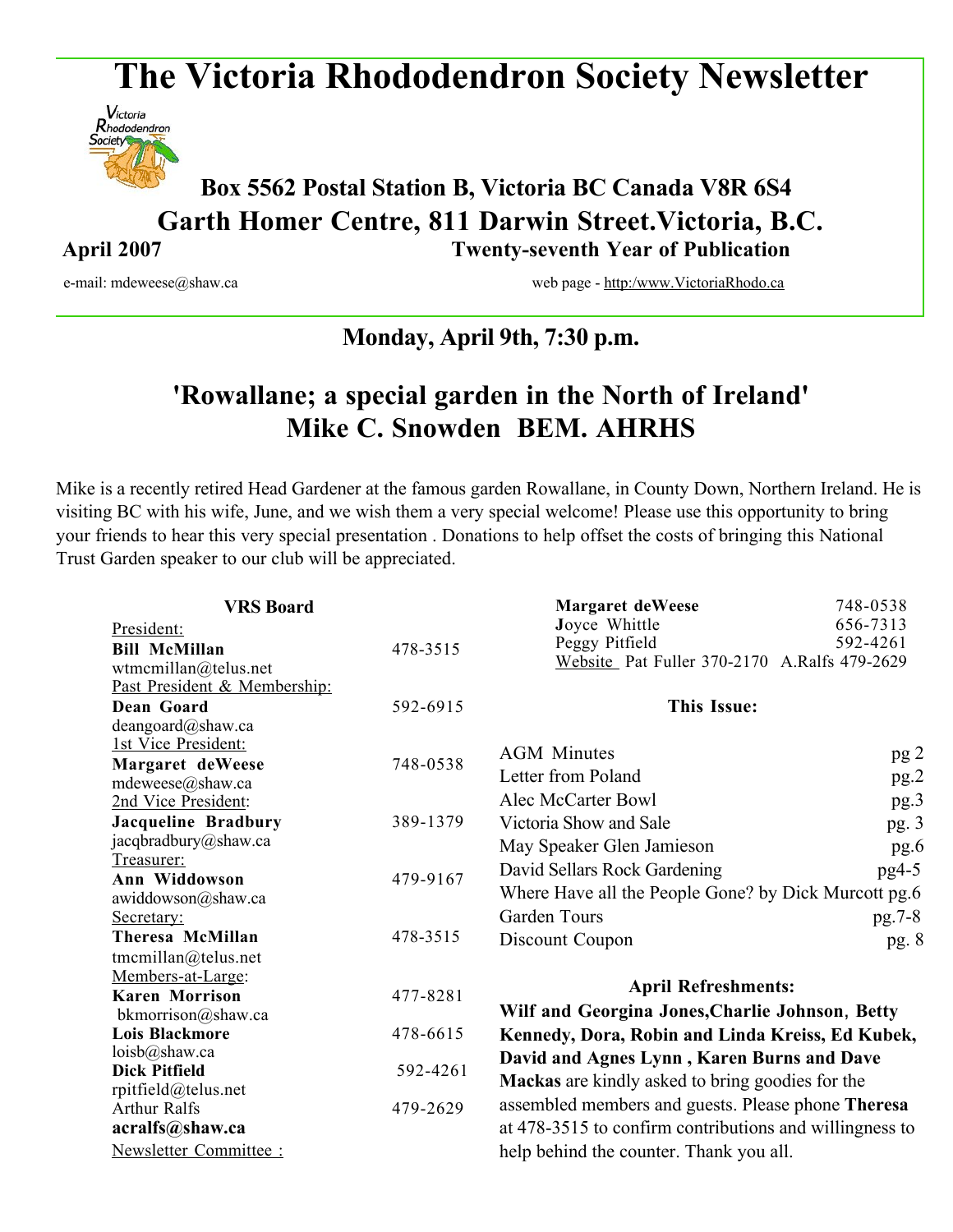**District One Website Thanks to Garth Wedemire simply type in rhodos.ca for the District One Chapter's websites and newsletters. Lots of good information from our sister associations. And remember our website is victoriarhodo.ca You can find it on the District website as well.**

#### **The Annual General Meeting**

**Margaret deWeese, 1st V.P, called the AGM to order and then read the minutes of the last AGM. It was RMS by Jason Jones/ Bill Gordon that the minutes be adopted as read. Margaret also read the President's message (Bill McMillan) thanking those who served the club so well during the last year. Special recognition was given to Liz Keay and Keiko Alkire who are leaving the Executive this year. Ann Widdowson read the financial statement, which had been reviewed by Bruce Maycock, accountant. RMS Ann Widdowson/ Karen Morrison that the financial statements be adopted as read. Carried.**

**RMS Dean Goard/Murray Matheson that the VRS waive the appointment of an auditor. Carried.**

**Dean called for any nominations from the floor. There being none he moved the slate as printed in the March newsletter be approved. Carried.** President: **Bill McMillan** Past President & Membership: **Dean Goard** 1st Vice President: **Margaret deWeese** 2nd Vice President: **Jacqueline Bradbury** Treasurer: **Ann Widdowson** Secretary: **Theresa McMillan** Members-at-Large: **Karen Morrison Lois Blackmore Dick Pitfield Arthur Ralfs**

**This concluded the AGM portion of the meeting. Recorded by Lois Blackmore**

#### **Exchange Seeds from Poland**

We received a number of seed packages from an enthusiast from Poland. I have no idea if the seeds are open pollenated but would suspect so. If you would like any please contact me at deangoard $@$ shaw.ca

The sender said he was specially interested in: Podophyllum Hepatica Americana, Sanquinaria Canadense Pink, Tecophilaea, and Trillium He asked if we could send him seeds of: Podophyllum Difforme, P. Tsaybensis, P. Veitchii, P. Mairei, P. Delavayi, P. Versipelle, P. Pleiantha, P. Yunnanensis, P. Peltatum, "Missouri May", "Kaleidoscope", Spotty Dotty", "Carousel", P. Hexandrum "Butan"

At the propagating group meeting, it was agreed that we should share the list and should figure out what we can do to help him. The list is as follows:

#### **Rhododendron**

.

R. smirnowii, R. caucasium, R. racemosum, R. ferrugineum L., R.schlippenbachii, R. molle, R. ponticum, R. albrechtii Maxim, R. japonicum H&S 97- 295, R. brachicarpum No Longer Available R. kiusianum H&S 97-121 **Other** Astragalus Membranaceus, Codonopsis Clematidia, Codonopsis Pilosula, Codonopsis Ovata, Codonopsis Tubulosa, Codonopsis Ussurienses, Dictamnus Albus. Dictamnus Purpureus, Helleborus Foetidus, Leonurus Sibiricus, Pulsatilla Vulgarus "Poland", Schisandra Chinensis, Scutellaria Bricalensis,

Dean Goard

# **Show and Sale Raffle Booth**

**Please** help by donating garden items for the raffle, especially garden art, tools , as well as plants. The raffle helps out with the year's expenses and it would be great to have a wide variety of items similar to the Christmas party raffle table.

> Thank you, Margaret deWeese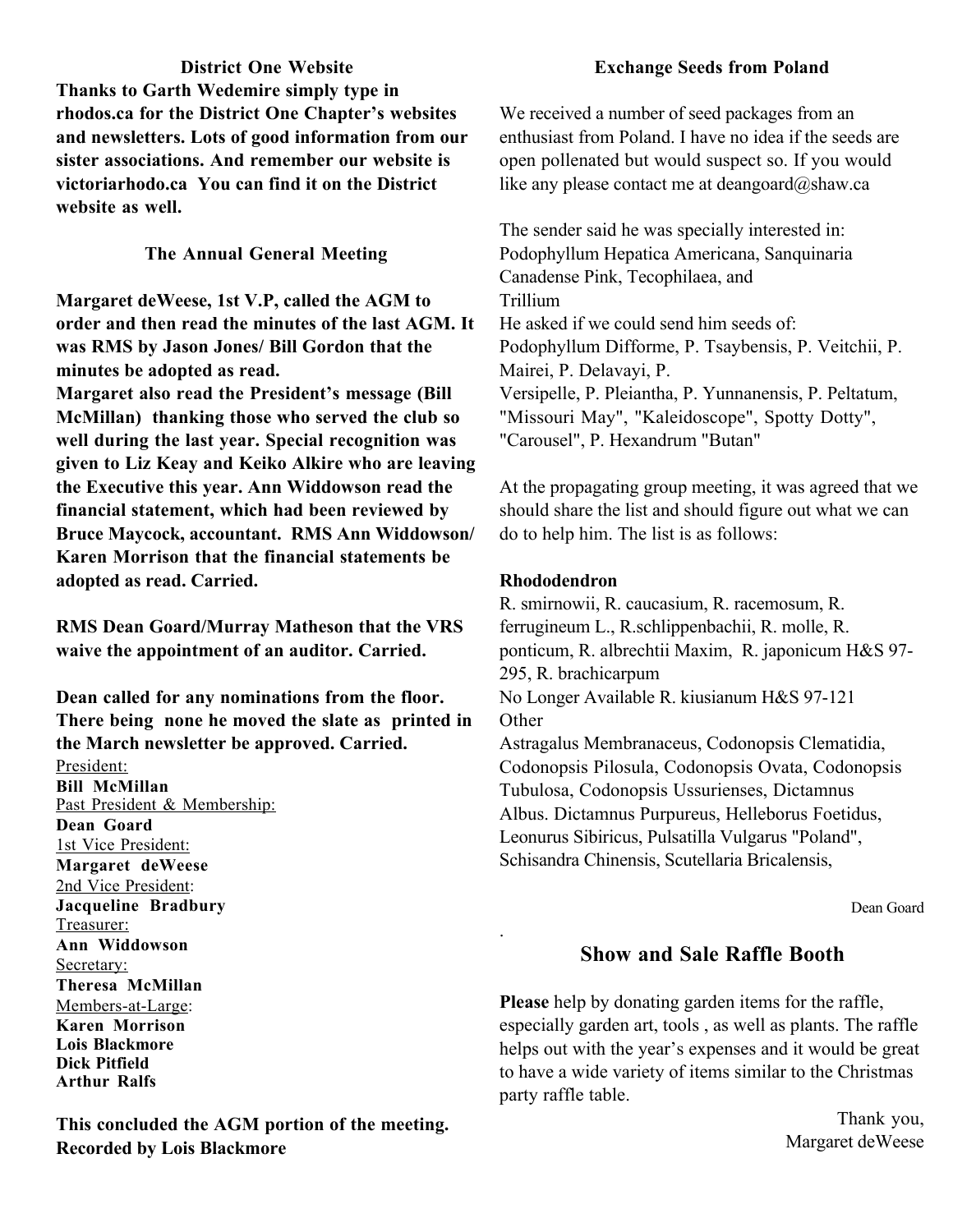#### **Alec McCarter Bowl**

This is a new trophy recognizing Alec McCarter for his dedication to the Victoria Rhododendron Society. Member Nancy Thompson provided the Yew wood for the base.

"The Yew is an incredibly atmospheric tree with a strong presence. This is especially noticeable when you enter a Yew grove or are in the presence of an old venerable 'Yew-being'."

Anna Fraser

Alec was that old venerable 'Yew-being."

Murray Matheson turned the magnificent base and Margaret deWeese provided the silver bowl. It was decided to make this the trophy for the best Northwest Hybrid truss in Show which differentiates it from the Best Vancouver Island hybrid, to include hybrids hybridized on the B.C.mainland, and in Washington and Oregon.



**Victoria Rhododendron Society - 2007 Annual Show April 28, 2007 - 11 a.m. to 4 p.m. Set-up for Entries, April 27 - 3 to 7 p.m.**

# **Cadboro Bay United Church Hall, 2625 Arbutus Road, Victoria**

# **Victoria Rhododendron Show Schedule 2007**

Copies will be provided at the April meeting and at the United Church Hall for participants.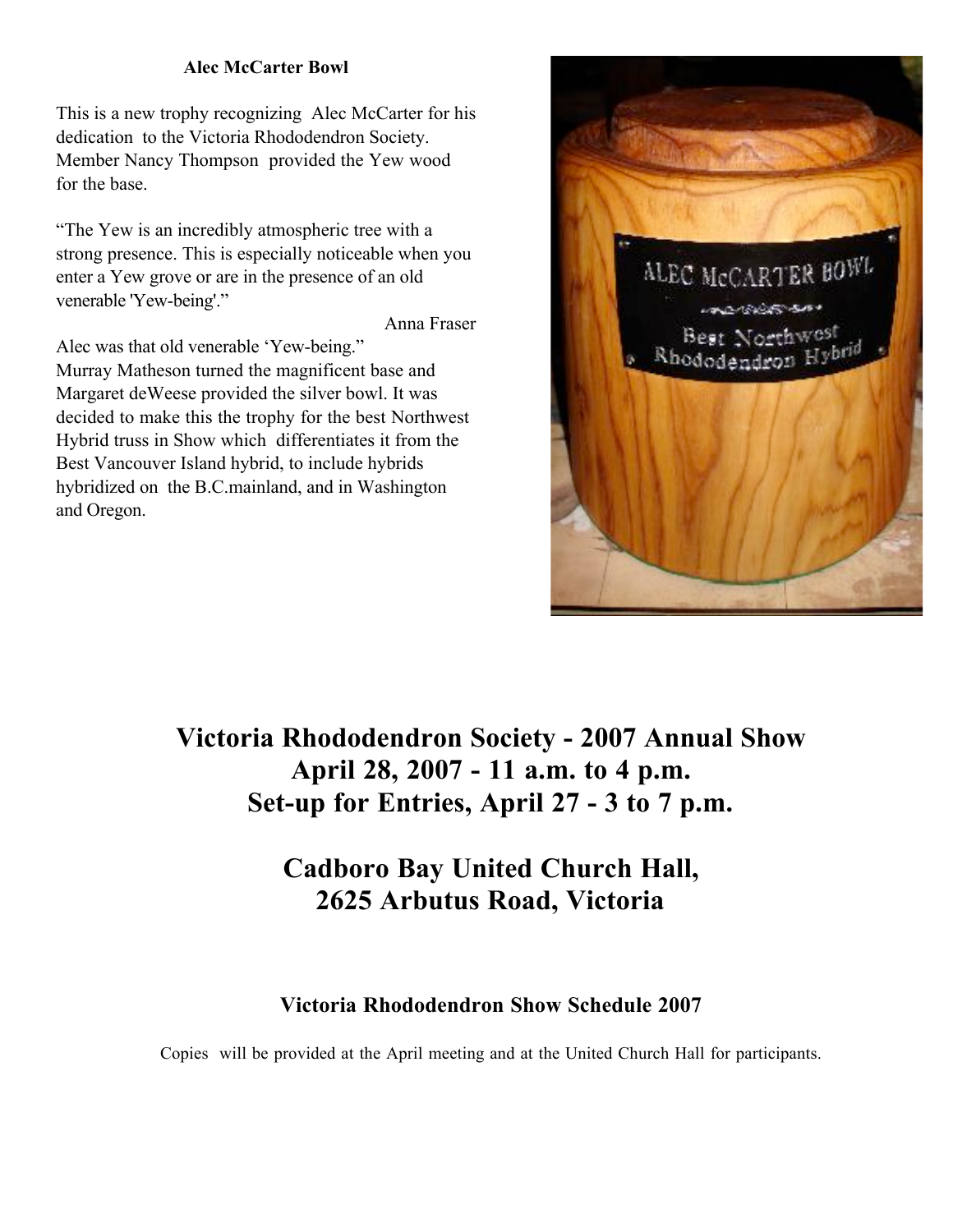

#### **May 7th Speaker Dr. Glen Jamieson**

The history of exploring for plants in China, and the changes that have happened in rural China over the past 100 years.

Glen Jamieson has a B.Sc. in Agriculture, McGill University, but obtained his Doctorate at UBC and has been a research scientist with Fisheries and Oceans Canada for the past 30 years. He is a keen gardener with an extensive one acre garden, and has traveled extensively in both Central and South America and Asia. His interest in plants focused on orchids from 1980-1995, but since then has switched to rhodos and temperate trees and shrubs in general.

Since 1999 he has established what is likely Canada's largest tropical rhododendron (vireya) collection and now is a strong advocate of these beautiful plants. Glen frequently gives garden talks, and has talked at most of the rhodo clubs in British Columbia, focusing on the winter garden, vireyas, and in the past year, botanizing in Yunnan, China.

#### **Rock Gardening by David Sellars**

Rock gardens can be a lovely complement to a rhododendron garden. Rhododendrons are mountain plants and look and grow best on slopes. The smaller rhododendrons also look good growing among rocks. A rock garden integrated with a rhododendron garden could have alpine perennials planted below dwarf rhododendrons and heathers merging with larger rhododendrons above. It's the same principle as any garden bed, small plants at the front, bigger behind. The only other thing to remember is to use bark mulch only around the ericaceous plants as most alpines don't like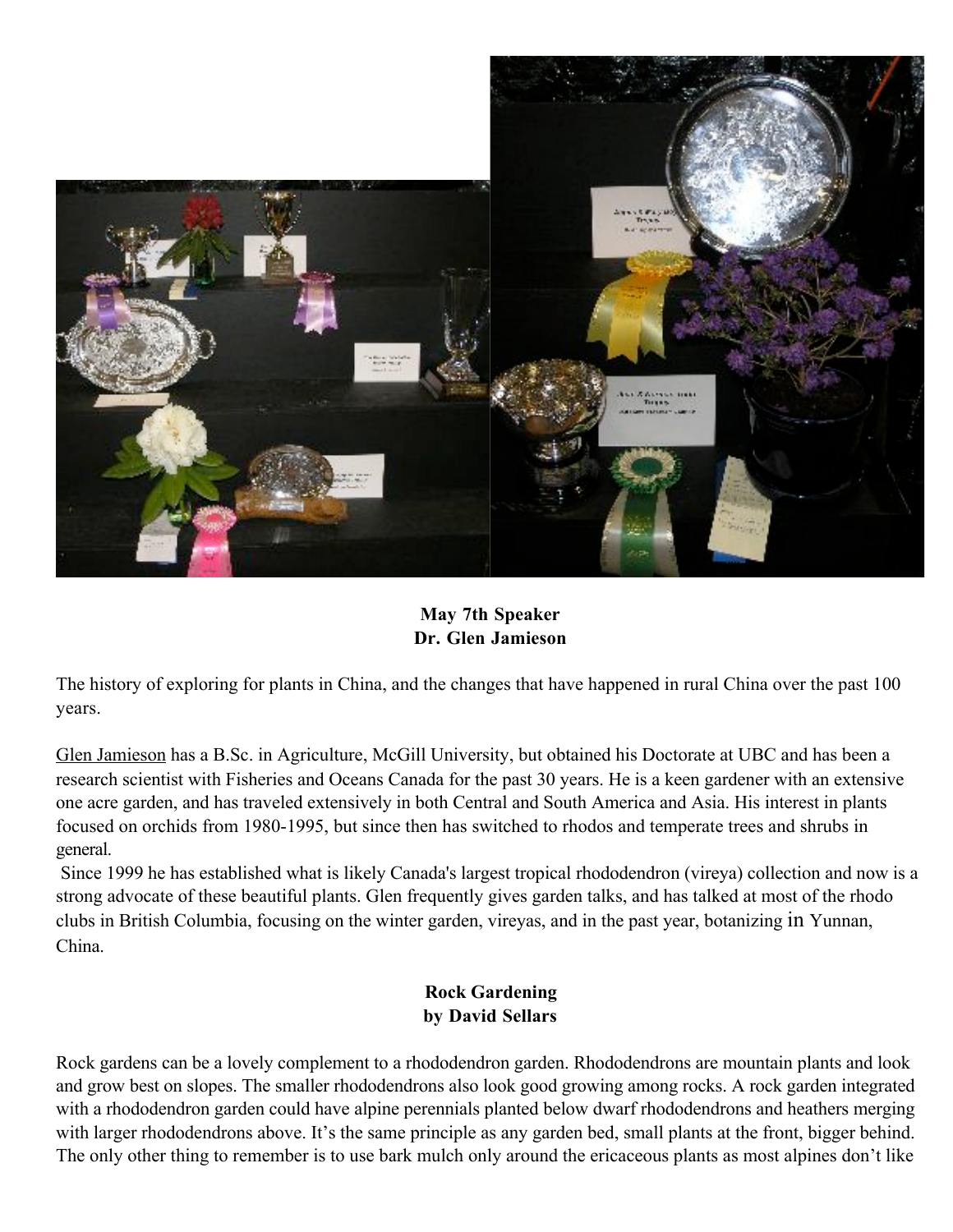the acidic conditions.

As rhododendrons grow into massive shrubs there seems to be less to do in the rhododendron garden. They eventually smother all those lovely little companion plants you so carefully planted in between them when the rhodos were smaller. You are having to dig up Spanish bluebells, hostas and primulas and try and find them a space in the garden with a little more light than is found in the black cave of a R. 'Polar Bear'

So where to expend all that pent-up gardening energy? There is only so much deadheading and pruning you can do. One advantage of getting into rock gardening is that it takes up so little space that you feel you are gardening in miniature. Suddenly the available room for the amusement and experimentation seems huge.

The other interesting thing about rock gardening is that the range of plants t is truly immense. This can actually be quite intimidating. However, once you find out about all the interesting plants it doesn't seem to help that most nurseries carry a fairly pathetic choice and worse still, all the stuff is the same - like going into different hardware stores.



photo: David Sellars

However, while reading a gardening magazine at the dentist's office I saw an ad for a nursery in the Interior that specializes in alpines and better still, their catalogue is available free through e-mail. The plants we have ordered arrived beautifully packed and they are all doing well. Beaver Creek Nursery has a fantastic selection of alpines and may be contacted at:

Canadian Mail Address: Beaver Creek Greenhouses Box 129 Fruitvale British Columbia V0G 1L0 website: www.rockgardenplants.com email: bvcreek@netidea.com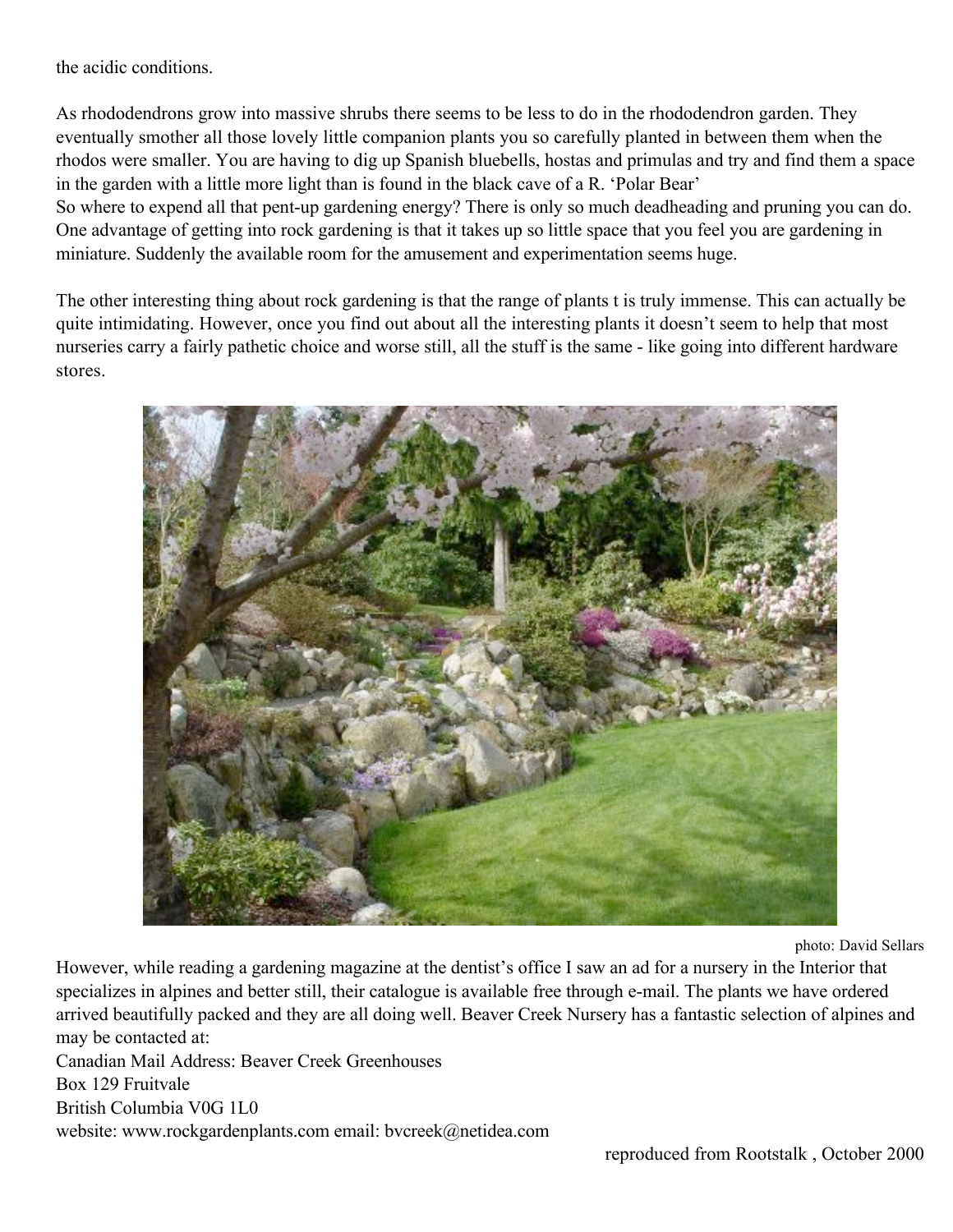#### **Where have all the people gone? abridged** by **Dick Murcott**

In 1962 I started to get involved in what I call "Organized Horticulture". At that time there were many civic, religious and horticultural organizations. Every church and temple had a men's club, women's club, single's club, couple's club etc. There were Masons, Elks, Moose, Odd Fellows, Eagles. Societies existed for chrysanthemums, rhododendrons, African violets, roses, orchids and several others that I can't remember. Many localities had a garden club, probably 30 or so in Nassau County alone.

All of these organizations were vibrant, active, energetic groups. A look now at these organizations is a sobering experience. Everyone is suffering from a lack of interested members. There are still Masons struggling along with limited membership but the Elks, Moose, Odd Fellows and Eagles are basically gone. All of the other groups, if they are still around, are down to 10 to 15% of what they used to be. Also, leaders of these groups all report a general lack of "spark plug" members, those who are right there ready to do or help on any project. Most of the members are long time members who feel that they have done their share in the past and now want to relax and let the younger members do the work.

The problem is that there are no new members. Where has everyone gone? Why are all these organizations not attracting new, young members? There are several reasons. The first is competition from television, especially cable and satellite television, together with rented movies. These make television a remarkable entertainment medium. You don't even have to go to a Blockbuster Store to rent a movie; the staff will mail it to you and give you a postage-free envelope in which to return it. The old expression "watching the boob tube" just is not true anymore. There is an infinite amount of very interesting programming available.

If the competition from TV is not enough we have the Internet. There everything is available from information on any subject and correspondence with people, to infinite entertainment options.

We have the new life style of young people. Housing is very expensive. In order for young married couples to live here, most of the time both partners must work, and usually, work long hours. Getting home at 6:30 or 7PM to prepare and eat dinner really kills the idea of picking up at 8PM to drive to a Rhododendron or Mum or whatever society meeting. And I have not even mentioned interacting with children, which must be done if there are any. Most of these people are simply overworked and have very little spare time for outside activities.

Lastly we have the feeling on the part of young people that horticulture is "so 1930" and "so uncool". Any gardening work is to be done by hired workers. So very many middle class families now use services to even to cut the grass and do garden maintenance work, jobs that, years ago, every home owner considered his or her duty to perform.

Sounds dismal and hopeless doesn't it. Well it's not. We (the VRS) have something to offer these people that is not found elsewhere. People. You. What we must show the community that rhododendrons are fun, interesting, exciting and most important they can develop a whole new circle of friends from all walks of life.

We must become new member focused; after all new members are the future.

Please give the Board your suggestions.And if you are a new member tell us what you want from being a VRS club member. Thank you.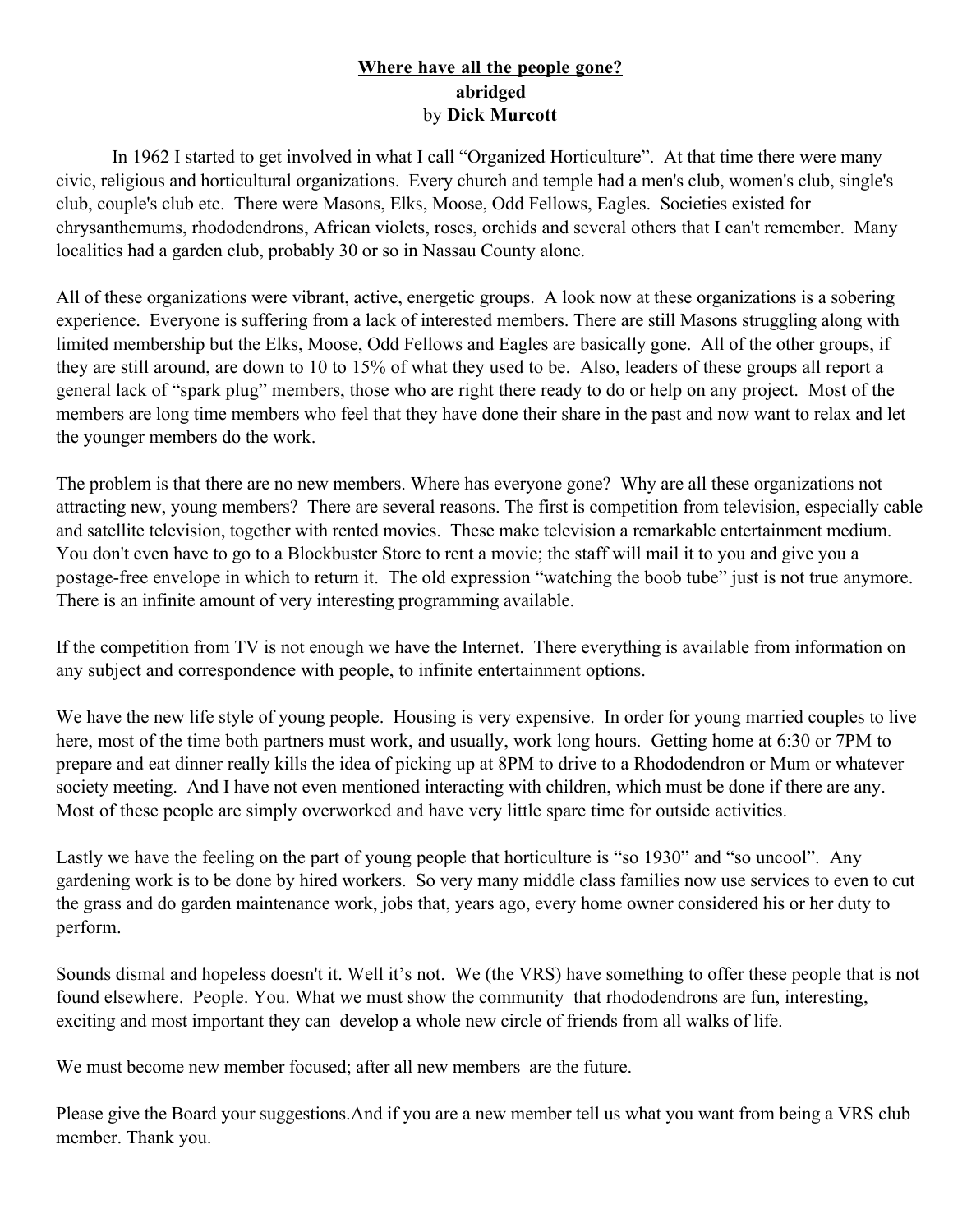#### **Purchases**

The VRS Board, on your behalf, purchased a new Toshiba laptop with Microsoft Windows software and 80 Gigabyte hard Drive and a CD/DVD player to use in presentations. The total cost was under \$1000.

# **Lost and Found**

Pair of prescription glasses found at last meeting. Please phone Margaret at 250-748-0538



#### **GARDEN VISITS**

**Many thanks to Lois Blackmore for organizing these visits and to our members who are opening their gardens this Spring. Let us show them our support with our visits.**

Get out your calendars and your walking shoes as we have a delightful array of gardens to visit this year. These fine folks have offered to open their gardens to visitors and we encourage you to bring others to enjoy the fruits of their labors. Make a special note that on SATURDAY MAY 5 AND SUNDAY MAY 6, **Two open gardens to visit on each of those days.**

#### **Thursday, April 19 from 6:00-8:00p.m.**

#### **THE MCMILLAN GARDEN.. 562 HALLSOR DRIVE**

Our garden is on a normal city lot, so space is a factor. We have three raised beds, two with shade covers because shade is minimal on most of our lot. The front area features heathers, designed to 'sweep through the seasons'. Six of the other beds are rhododendron-centric but companion plants add year-round interest. One bed with Berberis, a Pin Oak, a pogonanthum rhododendron and other drought tolerant plants is kept very dry. Magnolias, Smoke Bush, Pieris, lilies, roses - a range of other plants have found a place in our garden. It is a work in progress and the lawn area shrinks each year.

**Directions:** Coming from town, take Hwy.1 to the Colwood/View Royal (exit 10) exit. Continue on Sooke Road to Ridley Drive. (Colwood Pentecostal Church is on the right.) Turn left on Ridley Drive for one block. Turn right( Jenner) for one block and we are right on the corner at 562 Hallsor Drive. If all else fails, call 478-3515.

#### **Wednesday, April 25 from 6:00-8:00p.m.**

# **THE MORRISON GARDEN 2150 FERNDALE ROAD**

For over thirty years, we are still changing our garden. We have collected mostly species rhododendrons, but, as there are no hard rules, we have hybrids too! We have many companion plants, including hellebores, cyclamens, hostas, ferns, magnolias and cornus...and a rapidly disappearing perennial bed. Basically our garden is a collection of plants we like, arranged so we get maximum pleasure out of our space! But kids grow, plants and trees die and freezes happen...we're always reworking the garden. Come and enjoy a walk through!

# **Saturday, May 5 from 1:00 to 3:00p.m.**

#### **THE PEET GARDEN 8600 Klee Wyck**

The garden created by the late Joan and Bob Peet is situated in North Saanich on a steep wooded slope. It is on the waterfront and has a seasonal creek running through. This mature garden features rhododendrons, camellias, Japanese maples and dogwoods under a canopy of big-leaf maples, arbutus, fir and cedar trees.

**Directions:** 8600 Klee Wyck Road is off West Saanich Road, on the ocean side, about halfway between Mount Newton X Road and McTavish Road. Coming from town, it is just past Peninsula Nursery. Please park on Klee